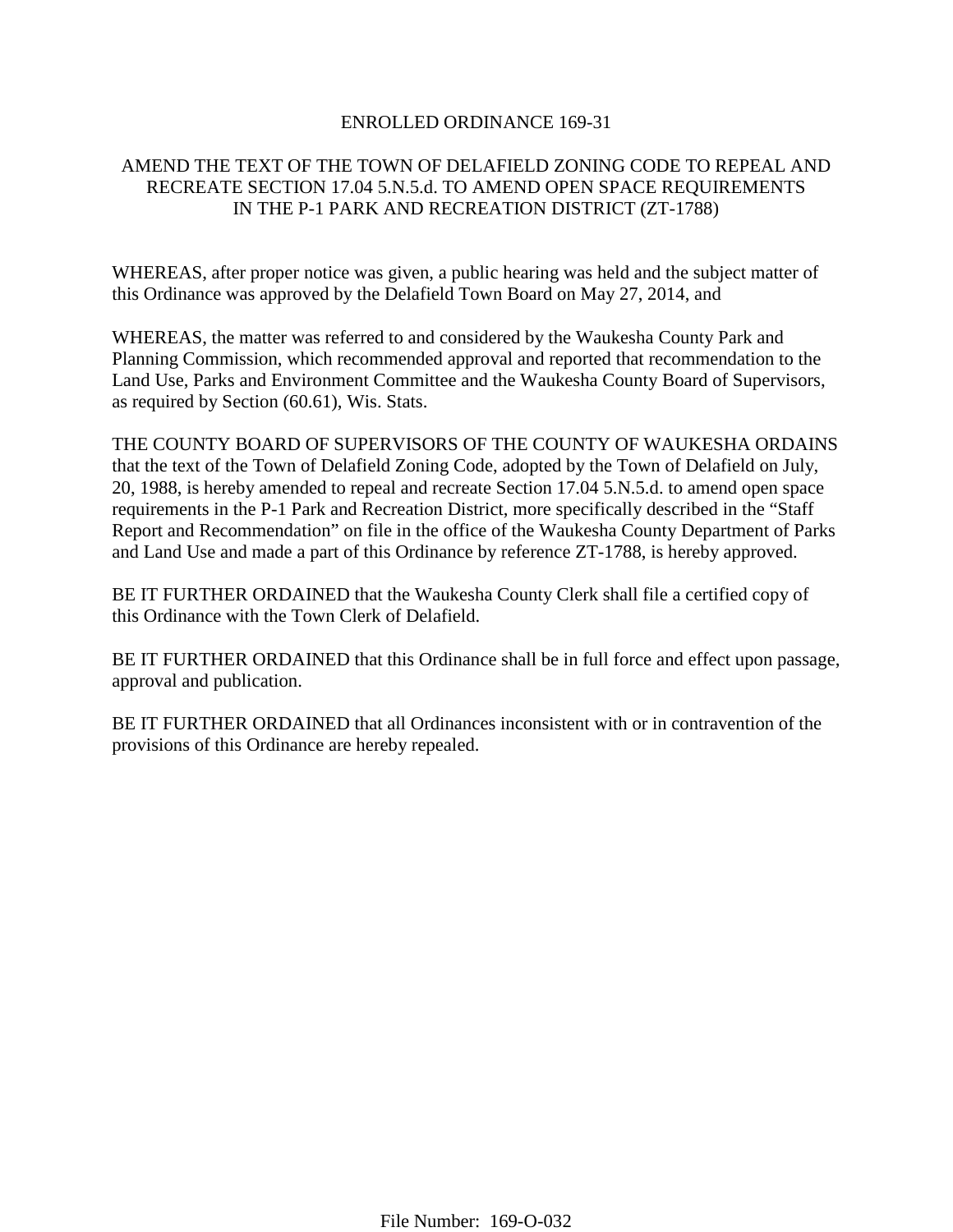## AMEND THE TEXT OF THE TOWN OF DELAFIELD ZONING CODE TO REPEAL AND RECREATE SECTION 17.04 5.N.5.d. TO AMEND OPEN SPACE REOUIREMENTS IN THE P-1 PARK AND RECREATION DISTRICT (ZT-1788)

Presented by: Land Use, Parks, and Environment Committee

Walter L. Kolb, Chair

Jim Batzko

Jennifer Grant

eith Hammitt

Eric Highum

Pauline T. Jaske

ellinger Thomas J. Schellinger

The foregoing legislation adopted by the County Board of Supervisors of Waukesha County, Wisconsin, was presented to the County Executive on:

Rousch authun Date:  $\frac{7}{32}/14$ 

Kathleen Novack, County Clerk

The foregoing legislation adopted by the County Board of Supervisors of Waukesha County, Wisconsin, is hereby: Approved:  $\blacksquare$ 

Vetoed: Date:

Daniel P. Vrakas, County Executive

169-0-032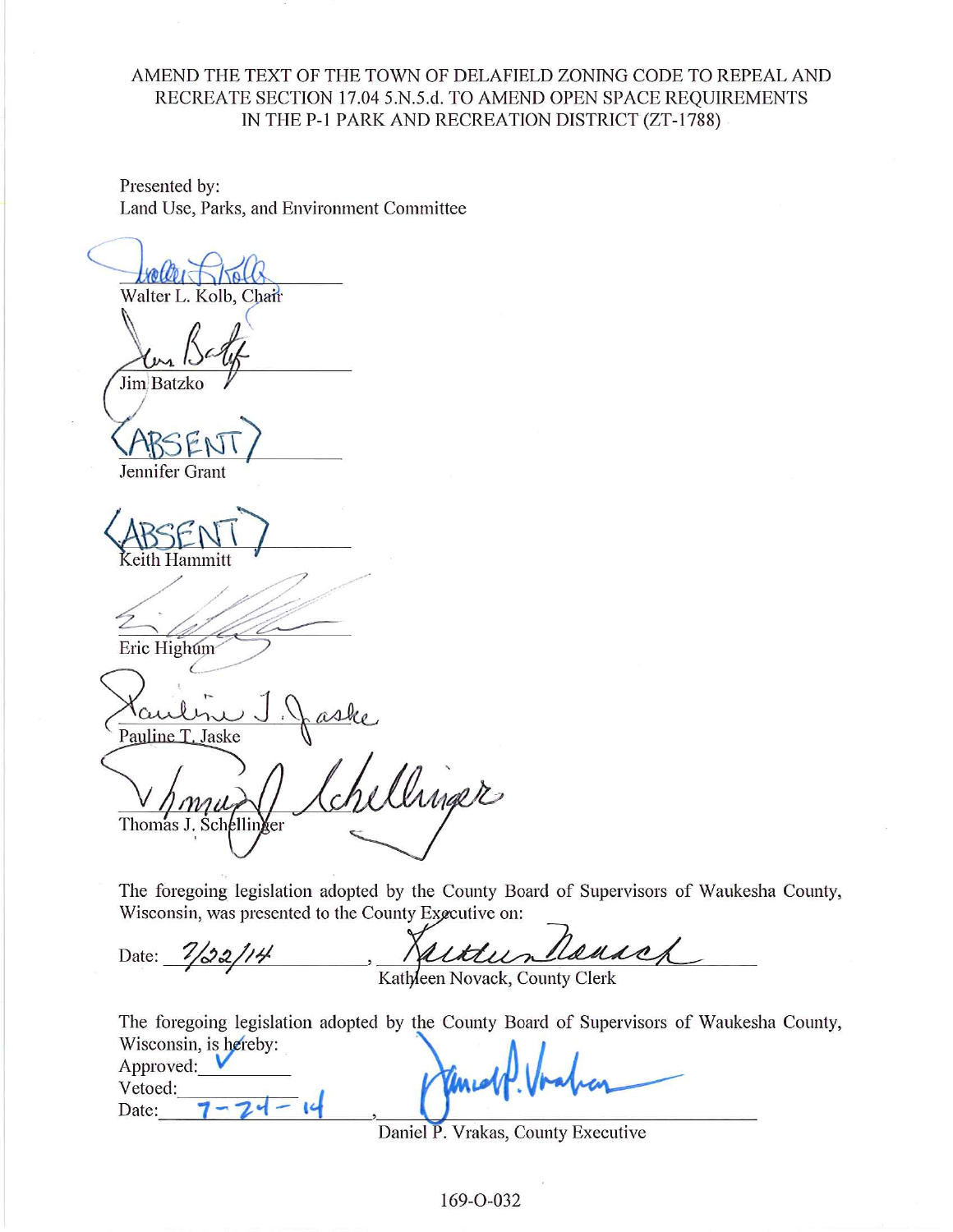#### **COMMISSION ACTION**

The Waukesha County Park and Planning Commission after giving consideration to the subject matter of the Ordinance to amend the Town of Delafield Zoning Code hereby recommends approval of (ZT-1788 Town of Delafield Board) in accordance with the attached "Staff Report and Recommendation".

## PARK AND PLANNING COMMISSION

June 16, 2014

Marg Robert Peregrine, Chairperson

Jim Siepmann, Vice Chairperson

relin William Mitchell

absent

Gary Goodchild

 $\frac{1}{2}$ 

naté Walter Kolb

faul  $\ell$ Pat Haukohl

absent

**Fritz Ruf**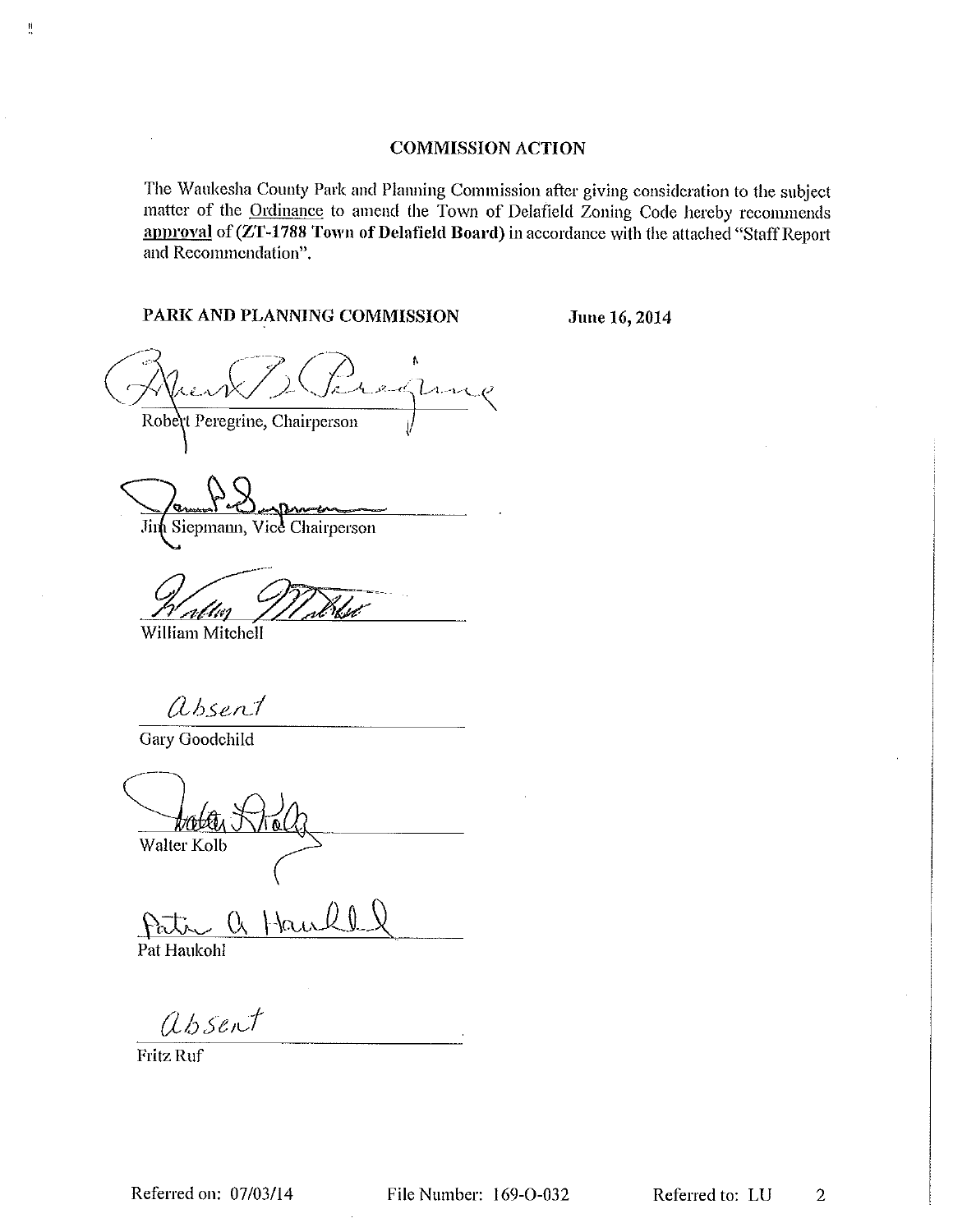## WAUKESHA COUNTY DEPARTMENT OF PARKS AND LAND USE STAFF REPORT AND RECOMMENDATION **TEXT AMENDMENT**

#### FILE NO.:

ZT-1788

DATE:

June 16, 2014

PETITIONER:

Town of Delafield Board Town of Delafield Hall N14 W30782 Golf Road Delafield, WI. 53018

#### **NATURE OF REQUEST:**

Text amendment to repeal and recreate Section 17.04 5.N.5.d. of the Town of Delafield Zoning Code regarding open space requirements within the P-1 Park and Recreation District.

#### **PUBLIC HEARING DATE:**

May 27, 2014.

## **PUBLIC REACTION:**

Two residents spoke in opposition to the text amendment. One expressed that he found it ironic that the residents of the Town must comply with the adopted open space standards, while the Town can change the open space requirements. Another resident stated that the Town became too restrictive with requirements and noted that she can't re-build her deck if it falls down.

#### TOWN PLAN COMMISSION:

On May 20, 2014, the Town of Delafield Plan Commission recommended in favor of the proposed amendment.

## TOWN BOARD ACTION:

On May 27, 2014, the Town of Delafield Board voted to approve the proposed ordinance, as recommended by the Town Plan Commission.

## BACKGROUND AND SUMMARY OF CHANGES

The Town of Delafield is proposing to amend the Town Zoning Ordinance to reduce the open space requirements for improvements authorized via a Public and Semi-public Conditional Use process within the P-1 Park and Recreation District. Specifically, the proposed provisions allow for a reduction in required open space for such improvements to an amount that is equal to 60% of a parcel's area. The P-1 District currently requires a minimum open space area of 90% of a given lot. The Town indicated that the new proposed fire station and Town Hall complex proposed to be located on Town lands that are currently zoned P-1 drove the timing of this text amendment. However, the Town did note that this change may also enable development of additional recreational facilities such as tennis courts or basketball courts within the P-1 District in the future.

File Number: 169-O-032

Referred to: LU 3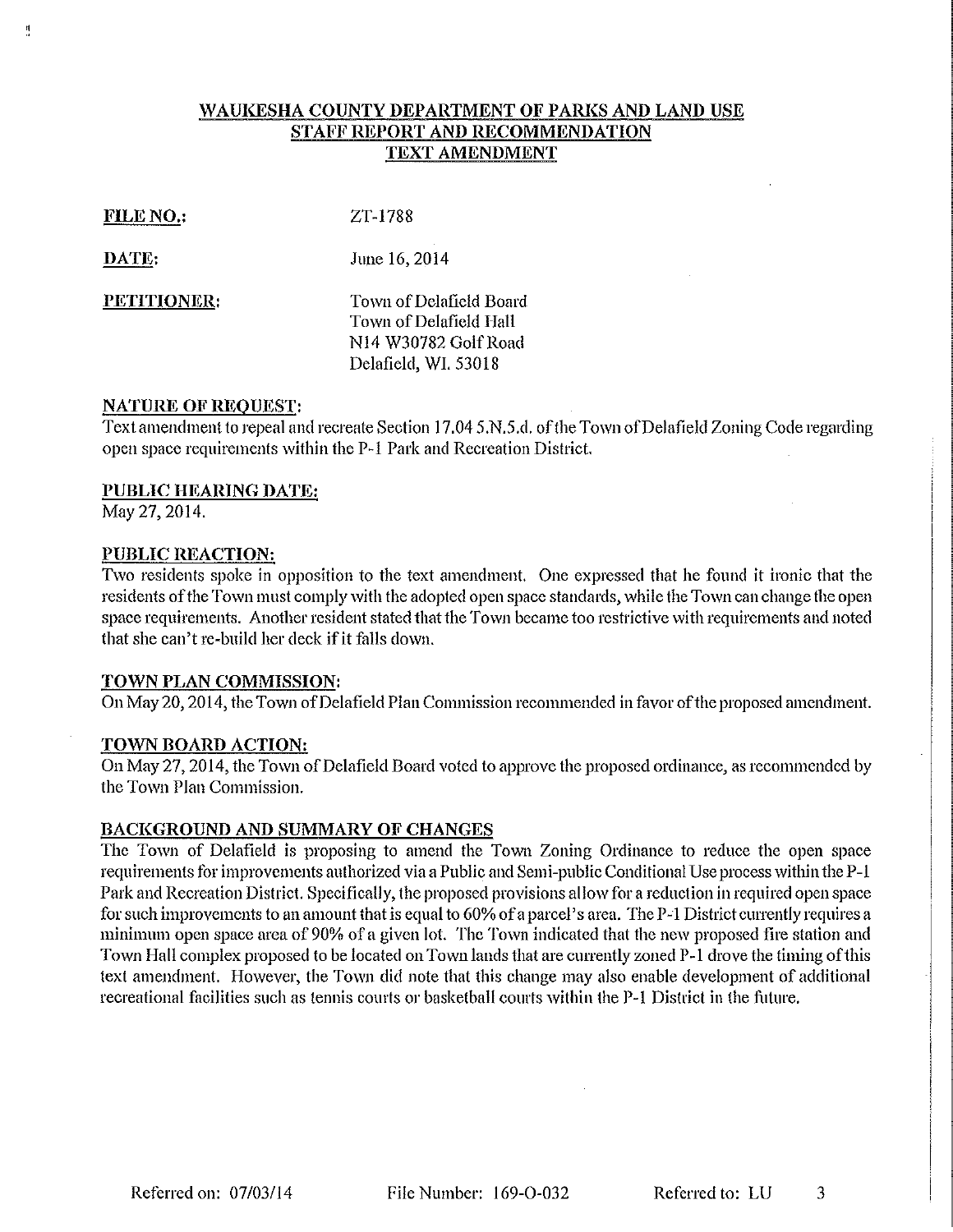## ZT-1788 Town of Delafield Text Amendments

#### **STAFF RECOMMENDATION:**

It is the opinion of the Planning and Zoning Division Staff that the proposed ordinance to amend the Town of Delafield Zoning Ordinance be approved. Staff feels that that P-1 District open space standards were originally written with conventional parks in mind and that consideration of hard surface needs for future governmental type buildings to co-locate within the district was not fully considered when the 90% open space standard was introduced. The Planning and Zoning Division Staff feels that these proposed amendments are minor and do not undermine the overall open space standards of the Town Ordinance.

Respectfully submitted,

## Jason Fruth

Ħ.

**Jason Fruth** Planning and Zoning Manager

Attachment: Town Ordinance

N:\PRKANDLU\Planning and Zoning\Rezones\Staff Reports\1788 Text Amendment dlt.doc

4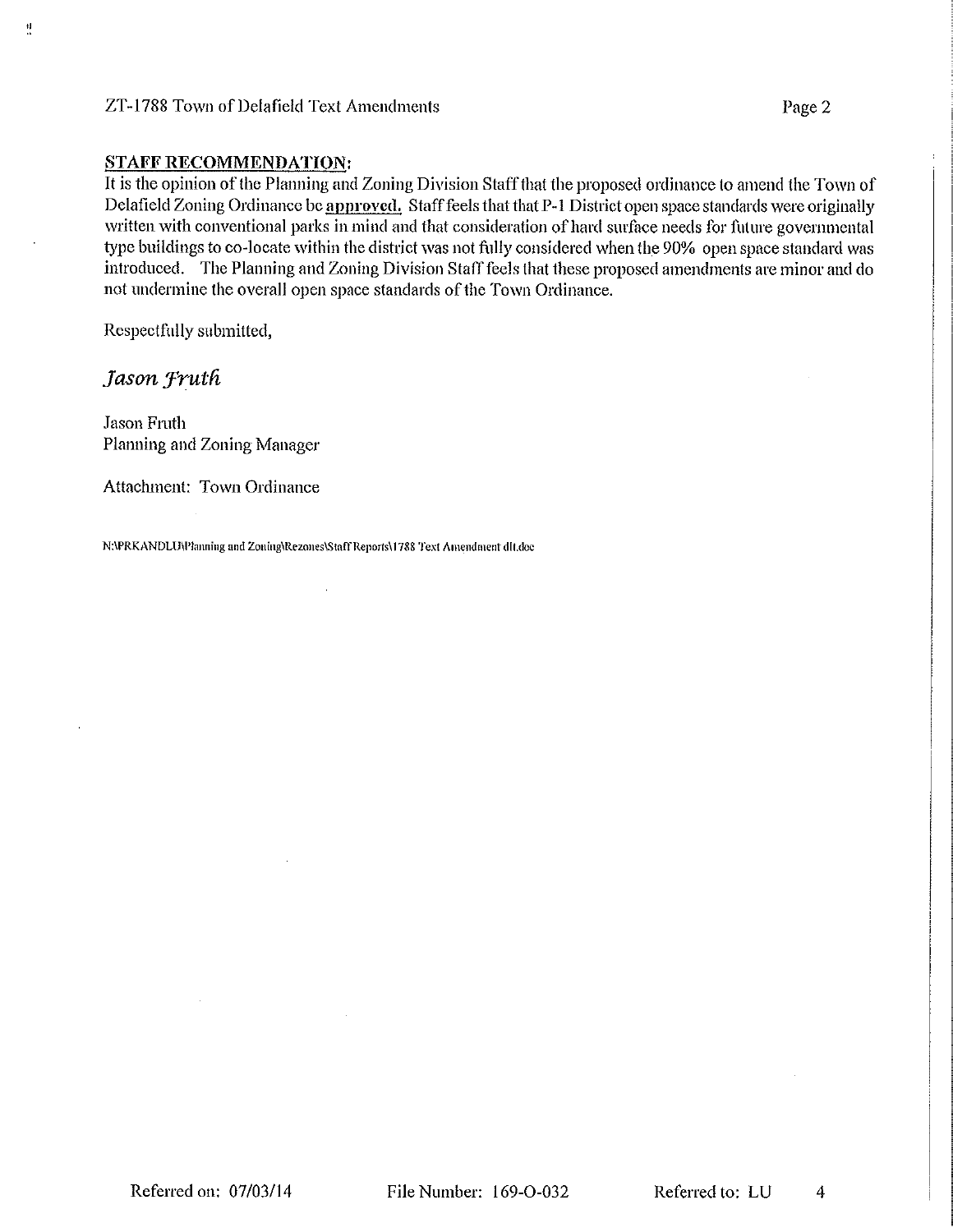**STATE OF WISCONSIN** 

## TOWN OF DELAFIELD

**WAUKESHA COUNTY** 

# ORDINANCE NO.  $2014 - 03$

#### AN ORDINANCE TO REPEAL AND RECREATE **SECTION 17.04 5. N. 5. d., REGARDING** OPEN SPACE IN THE P-1 PARK AND RECREATION DISTRICT. OF THE TOWN OF DELAFIELD ZONING ORDINANCE

WHEREAS, the P-1 Park and Recreation District is currently mapped to include primarily, if not exclusively, land that is owned by the public, whether by the Town of Delafield, Waukesha County, or the State of Wisconsin, and this is likely to continue due to the very restrictive permitted uses in the district regulations; and

WHEREAS, allowing the State of Wisconsin, Waukesha County, and the Town of Delafield additional flexibility regarding the open space for lands that are zoned in the P-1 Park and Recreation District, will help to ensure that the public interest and general welfare of the Town of Delafield are preserved; and

WHEREAS, this flexibility is necessary to ensure that the public interest is preserved regarding public land, for the purpose of promoting health, safety, morals or the general welfare of the community, pursuant to Wisconsin Statutes Sections 60.62, 61.35 and 62.23(7) (am) and per the Town of Delafield Zoning Code, Section 17.01 4. C., and so that the ordinance does not unnecessarily prevent the public interests being served for the greater good of the Town of Delafield; and

WHEREAS, the Town Board of the Town of Delafield, has therefore initiated this zoning amendment pursuant to Section 17.10 5. B., to provide flexibility with regard to open space within the P-1 Park and Recreation District, and the Town Board has referred this matter to the Town Plan Commission for its consideration pursuant to Section 17.10 5. E. 1. of the Town of Delafield Zoning Code; and

WHEREAS, the Town of Delatield Plan Commission has conducted the necessary investigation and has reported its recommendation to the Town Board; and

WHEREAS, upon receipt of the Town Plan Commission's report, the Town Board has held a public hearing in the matter, pursuant to Section 17.10 5. F. on May 27, 2014, upon due notice as described in Section 17.10 6. of the Town of Delafield Zoning Code; and

WHEREAS, the Town Board of the Town of Delafield having carefully reviewed the recommendation of the Plan Commission of the Town of Delafield, having determined that all procedural requirements and notice requirements have been

 $\mathbf{I}$ 

Referred on: 07/03/14

File Number: 169-O-032

Referred to: LU

5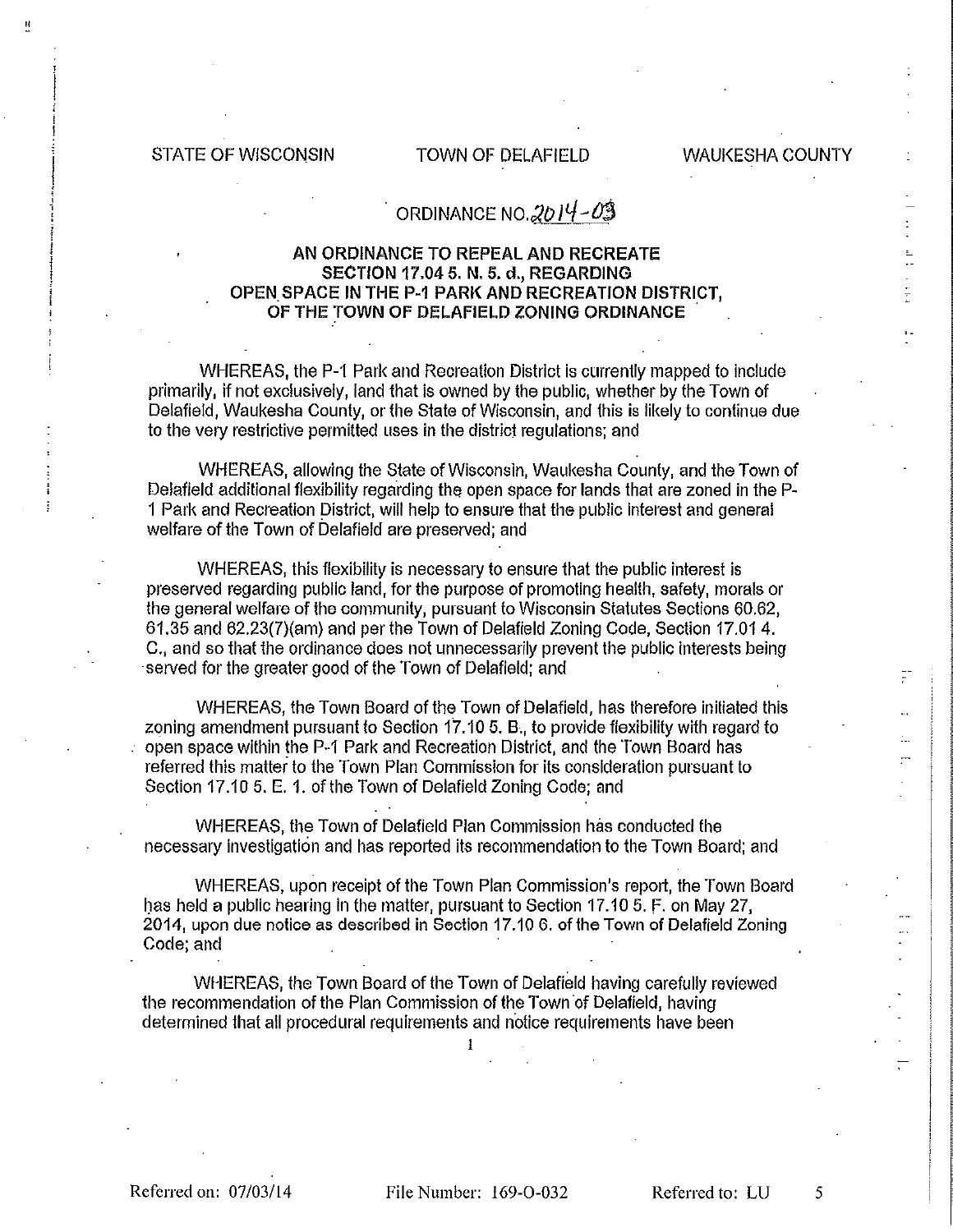satisfied, having given the matter due consideration, and having based its determination on the effect of the zoning amendment on the health, safety and welfare of the community, and the immediate areas where the zoning amendment will be effective, and having given due consideration to the municipal problems involved as well as the impact on surrounding properties as to noise, dust, smoke and odor, hereby determines that the zoning amendment will not violate the spirit or intent of the Zoning Code for the Town of Delafield, will not be contrary to the public health, safety or general welfare of the Town of Delafield, will not be hazardous, harmful, noxious, offensive or a nuisance by reason of noise, dust, smoke, odor or other similar factors and will not for any other reason cause a substantial adverse effect on the property values and general desirability of the affected neighborhood, and that the amendment is consistent with the recommendations found in the Town of Delafield Comprehensive Plan.

NOW, THEREFORE, the Town Board of the Town of Delafield, Waukesha County, Wisconsin DOES HEREBY ORDAIN AS FOLLOWS:

SECTION 1: Chapter 17 of the Town of Delafield Municipal Code entitled. "Zoning Ordinance," Section 17.04, entitled "Zoning Districts," subsection N., entitled "P-1 Park and Recreation District," subsection 5., entitled "Area Regulations," subsection d., entitled "Open Space," is hereby repealed and recreated as follows:

#### d. Open Space

With the exception of rustic-structures which shall be permitted, Ninety Percent (90%) of each lot shall remain as open space except as follows. (1) The footprint of rustic structures shall not be counted as impervious area in the open space calculation. (2) The open space may be reduced pursuant to a conditional use for public and semipublic buildings and uses, granted pursuant to Section 17.05 5. AH. provided that the open space is not reduced below 60%.

#### SECTION 2: SEVERABILITY.

The several sections of this ordinance are declared to be severable. If any section or portion thereof shall be declared by a court of competent jurisdiction to be invalid, unlawful or unenforceable, such decision shall apply only to the specific section or portion thereof directly specified in the decision, and shall not affect the validity of any other provisions, sections or portions thereof of the ordinance. The remainder of the ordinance shall remain in full force and effect. Any other ordinances whose terms are in conflict with the provisions of this ordinance are hereby repealed as to those terms that conflict.

6

 $\frac{1}{2}$ 

 $\frac{1}{2}$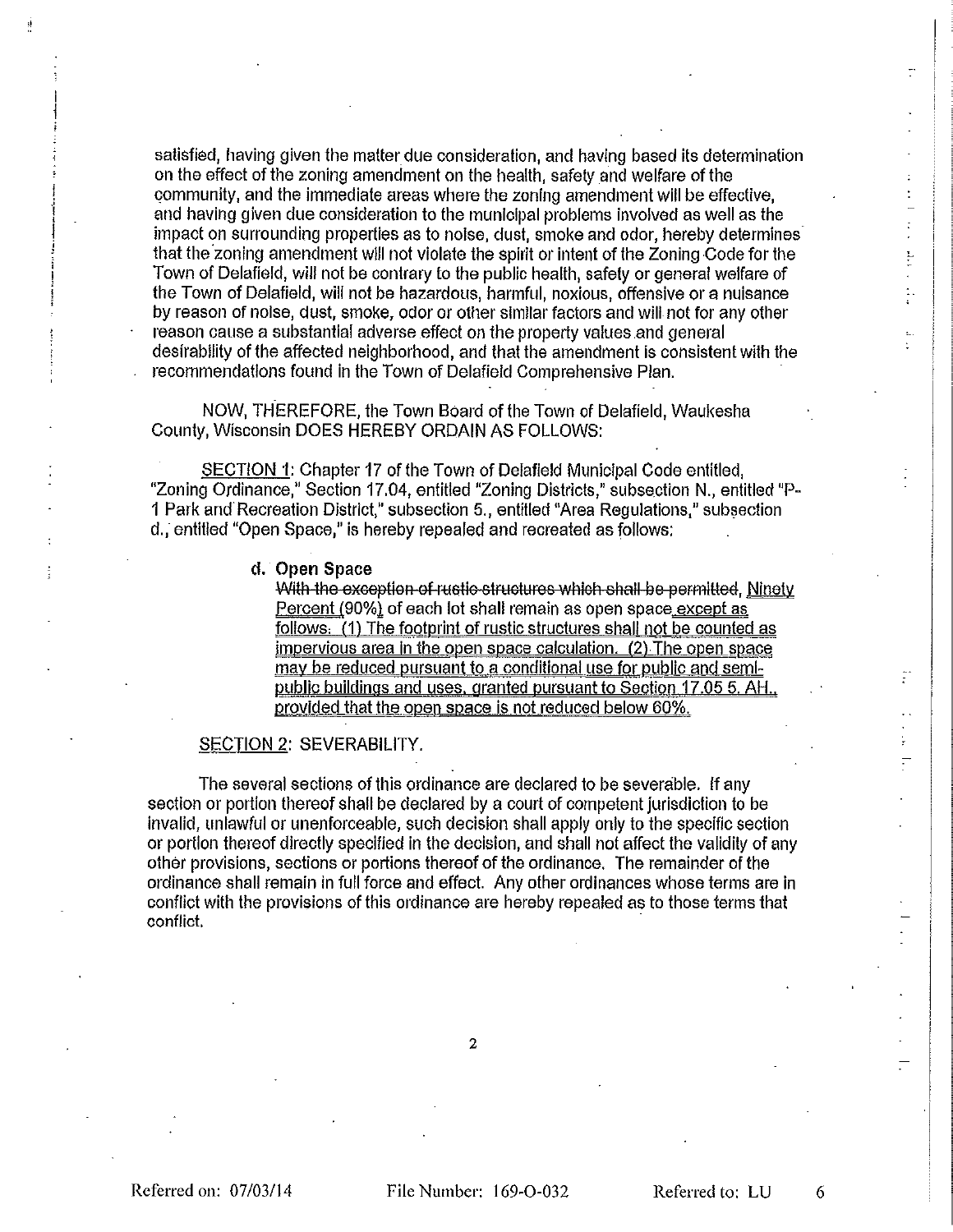## **SECTION 3: EFFECTIVE DATE.**

This ordinance shall take effect immediately upon passage and posting or publication as provided by law, following approval of Waukesha County per Section 17.10 5. I. of the Town of Delafield Zoning Code.

Dated this  $\lambda T^{\frac{1}{2}}$  day of  $\frac{M\alpha\mu}{\alpha}$  2014.

TOWN OF DELAFIELD

Paul L. Kanter, Town Chair

**ATTEST:** 

Å

Mary Glaver

**Mary Elsher, Town Clerk** 

 $, 2014.$ 

L:\MyFiles\Ordinance\Open Space In the P-1 District Ord.TOD.05-08-14

 $\overline{\mathbf{3}}$ 

 $\ddot{r}$ 

دخ Ħ